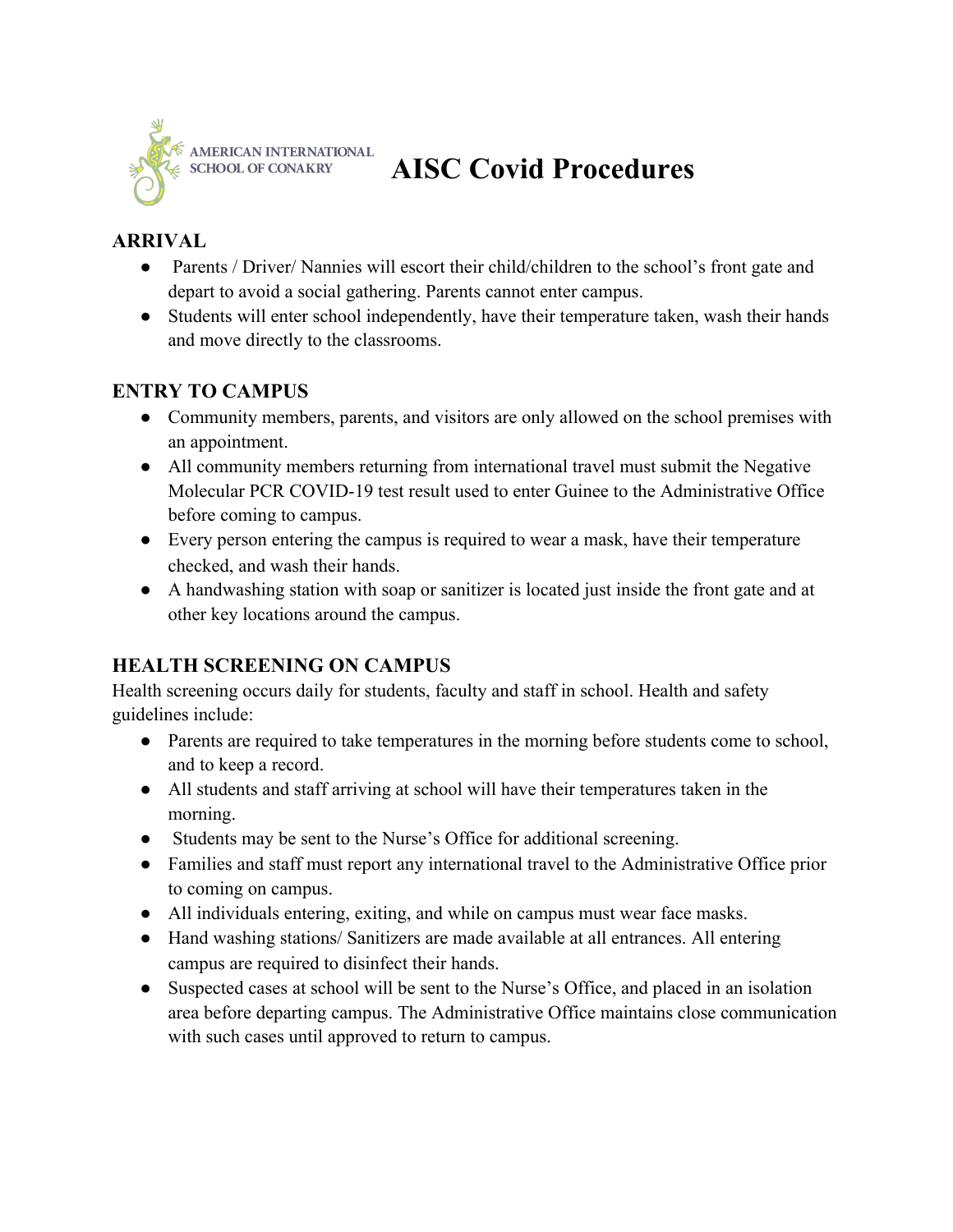# **MASKS AND FACE COVERINGS**

Wearing of masks is recommended by the CDC and WHO.

- Mask wearing is required on campus at all times by every individual until further notice.
- Faculty, students, and staff are required to come to campus wearing a mask and to have a back-up mask.
- CDC recommends changing masks every two to three hours or if wet or dirty.Parents/guardians are asked to send their children to school each day with at least three facemasks and ziplock plastic baggies (labeled with their child's name) into which students can store their masks during lunchtime.
- Faculty and staff may remove masks when working alone in either an enclosed office or classroom.
- Both the nose and mouth must be covered by the mask at all times.
- 'Mask breaks' to increase comfort may happen for no more than five minutes, when outside in a large open space, and not within 1-2 meters of another person.
- Masks may be either fabric or cloth.
- There may be times during outdoor PE classes that masks may be temporarily removed if social distancing is possible.

#### **CLASSROOM MANAGEMENT**

- All student desks and Teacher Office spaces are fitted with protective plexiglass partitions.
- As much as possible, the use of learning resources and materials will be managed to avoid sharing.
- Manipulatives, equipment and other shared resources will be subject to specific cleaning and disinfecting.
- Teachers will maintain the sanitizing of the classroom materials.
- Shared laptops and computers are wiped after each use.
- In the MS/HS, cleaning supplies are in each classroom, and all students will wipe down desks before departing the classroom.

# **FACILITIES EXPECTATIONS**

- Playground equipment/play facilities are cleaned between scheduled use.
- Frequent cleaning and disinfecting of commonly touched surfaces is in place to kill the virus such as doorknobs, desks, PE equipment, sink handles, light switches and bathroom facilities.
- Toilets and sinks are cleaned two times a day.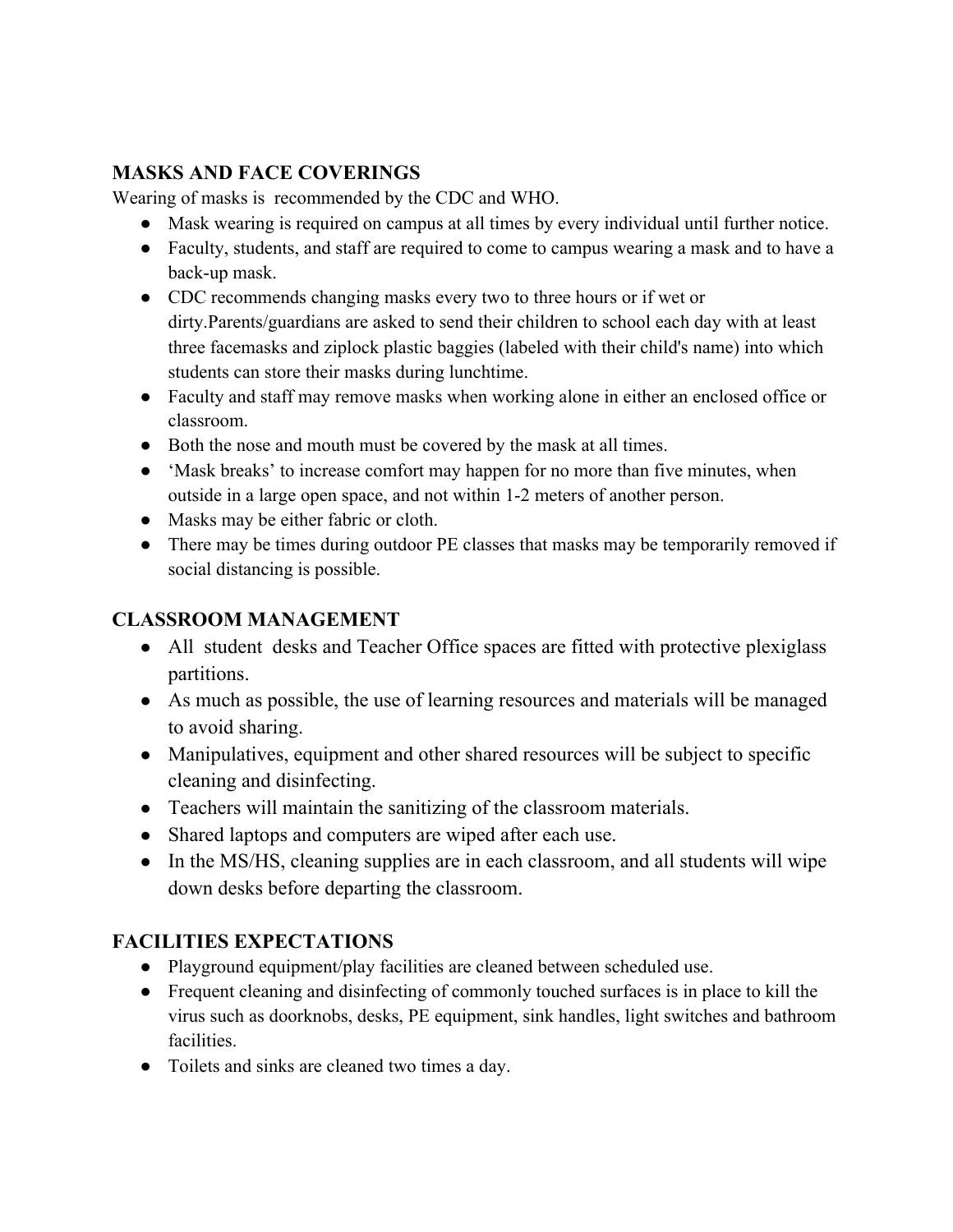• The Maintenance team is trained in hygiene and cleaning standards and a cleaning/disinfecting schedule and protocol is maintained.

# **PARENT EXPECTATIONS**

- Monitor your child's health and keep them home from school if they are ill.
- Take your child's temperature every morning and record in a temperature log, Teach and model good hygiene practices for your children.
- Wash your hands with soap and safe water frequently. If soap and water are not readily available, use an alcohol-based hand sanitizer.
- Cough and sneeze into a tissue or your elbow and avoid touching your face, eyes, mouth, nose.
- Encourage your children to ask questions and express their feelings with you and their teachers. Remember that your child may have different reactions to stress; be patient and understanding.
- Prevent stigma by using facts and reminding students to be considerate of one another.

# **STAFF EXPECTATIONS**

- Monitor your temperature and stay home if you are ill.
- Teach and model good hygiene practices for your students
- Wash your hands with soap and safe water frequently. If soap and water are not readily available, use an alcohol-based hand sanitizer.
- Cough and sneeze into a tissue or your elbow and avoid touching your face, eyes, mouth, nose.
- Encourage students to ask questions and express their feelings with you or their parents, be patient and understanding.
- Prevent stigma by using facts and reminding students to be considerate of one another.
- Wear face masks at all times when on campus.
- Adhere to social distancing.
- Frequently remind students not to touch their face and to wash their hands.
- Have a positive and friendly influence on students and colleagues

# **RESPONDING TO POSITIVE CASES ON CAMPUS**

- Students/staff are immediately sent home if they exhibit any symptoms of COVID-19.
- If symptoms are identified upon arrival, the individual must wait in the designated isolation room or in the Nurse's Office until transportation arrives.
- Students/staff who have had 'close contact' (as defined by the CDC and WHO) with someone with COVID-19 must inform the Administrative Office and self-quarantine for 14 days and/or submit a Negative PCR test before returning to school.